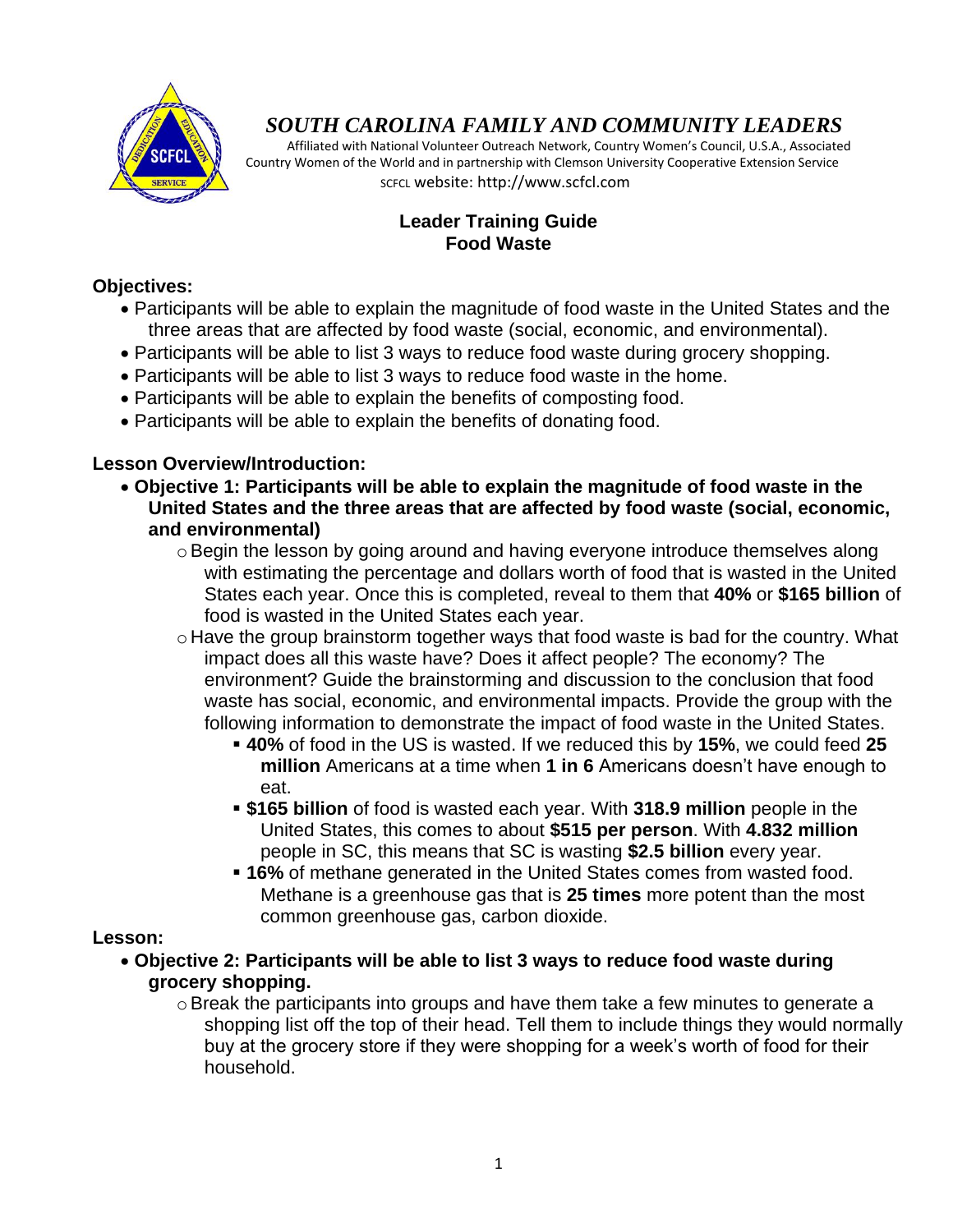- oThen, have participants generate a 3 day meal plan for their household and generate a shopping list based off of this meal plan. Have them compare the two lists to see which is larger. Explain that 3-4 day meal plans are a good starting point so you can go to the store more often and eat fresher produce as opposed to shopping for 7 days at a time and having to throw produce away at the end of the week because it never got eaten and is bad.
- o Review with the participants what they learned about how to shop: make meal plans, make a list, and shop for 3-4 days at a time. Ask them to brainstorm any other ideas they have about how to shop effectively to reduce food waste
	- Consider fruits and vegetables with longer shelf life
		- Frozen
		- Canned
		- Apples vs. berries
		- Carrots vs. lettuce
- **Objective 3: Participants will be able to list 3 ways to reduce food waste in the home.**
	- oOn a white board or a large piece of paper, write the words "Sell-by", "Best if Used By" and "Use-By". Have the participants (as a group) decide what they think each expiration date means.
	- $\circ$  Once participant definitions are finalized, explain to them that expiration dates of any kind are not federally regulated and do NOT indicate safety of the food. Rather, they indicate suggestions from the manufacturer related to peak quality and usually err on the side of caution, meaning many foods, unless obvious spoilage has occurred, can be consumed after the expiration date. Then provide them with these definitions for expiration dates
		- **"Sell-by" Date:** This date tells stores and retailers how long to display the product. The manufacturers suggest that you buy food prior to this date.
		- **"Best if Used By" (or "Before") Date:** This date is the recommended date to use food by for best flavor or quality. It is not a purchase or safety date, but rather a date that the manufacturer suggests you should consume the product by to ensure highest quality.
		- **"Use-By" Date:** This is the date that indicates when the product should last be used while at peak quality. The manufacturer of the product has determined this date.
	- oExplain the concept of "vegetable stock bags" to the class: you save cleaned trimmings and peels and "scraps" of various vegetables until you have about 3 cups worth. You then boil them, in water for a couple of hours with some seasonings and can make your own vegetable stock. Have the class brainstorm together some vegetable scraps that could be used in this project. Some examples include the ends of onions, carrots peels, and the ends of celery.
- **Objective 4: Participants will be able to explain the benefits of composting food.**
	- o Have participants generate a list of 5 foods they commonly use in their house that they could compost and see if they can list 5 items that should NOT be composted. A comprehensive list of what can and cannot be composted can be found at: <http://www.compostinstructions.com/what-you-can-and-cannot-compost/>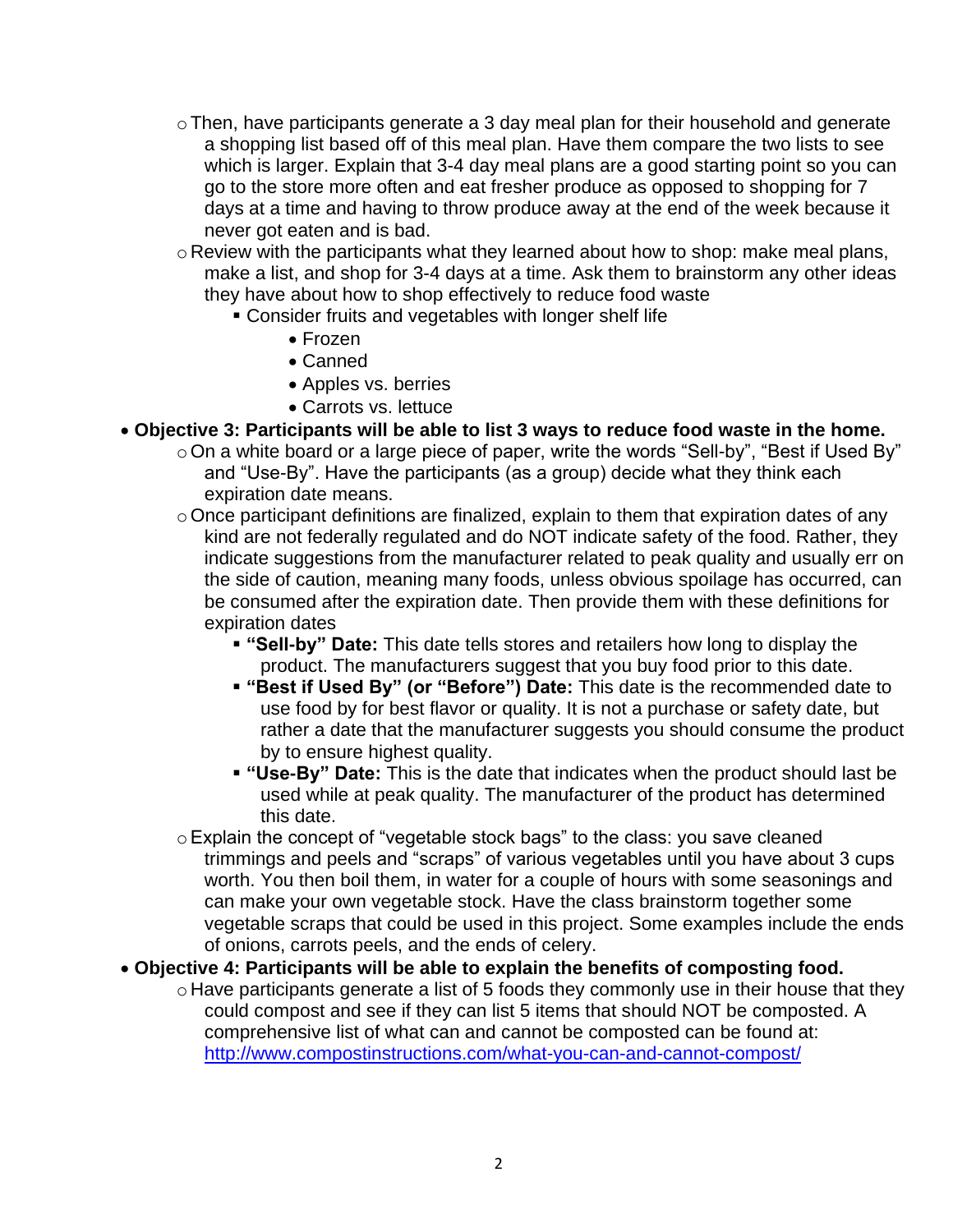- Examples of things that can be composted (Coffee, Eggshells, Dogfood, Banana peels, inedible fruits/vegetables, fruit/vegetable peelings except lime etc.)
- Examples of things that cannot be composted (lime, meat, fat, oil, bones, cat and dog droppings, etc.)
- o Have the participants brainstorm ways in which composting may be beneficial. Guide the conversation towards the economic, environmental, community, and health/sanitation benefits.
- $\circ$  Once the group has finished brainstorming ideas, present to them the information found on this webpage: http://www.wastefwd.com/benefits.html
- **Objective 5: Participants will be able to explain the benefits of donating food for both individuals and organization**
	- o Again, have participants brainstorm ways in which donating food may be beneficial for them as individuals and have them also consider why restaurants and companies may also benefit from donating excess food to charity.
	- oOnce the group has finished brainstorming, present to them the information found on this webpage:<https://www.capitalareafoodbank.org/why-donate/>

**Lesson Summary:** During this discussion based lesson, participants should learn about the basics of food waste and the ways it affects the United States. The class will discuss the magnitude and effects of food waste in the United States and ways in which they can reduce the practice of wasting food in their own homes.

# **Suggested Activities:**

- **Objective 1**
	- o Discussion- % and \$ of food waste in the US every year
	- o Discussion- Ways food waste is bad for the US; statistics
- **Objective 2**
	- o Make a shopping list from scratch
	- o Create a meal plan for 3 days; generate a shopping list from meal plan
	- o Discuss techniques for reducing food waste through more efficient shopping
- **Objective 3**
	- oLearn about expiration dates and what they really mean
	- o Brainstorm for vegetable stock bags
- **Objective 4**
	- o Determine which foods can/cannot be composted
	- oLearn about the benefits of composting
- **Objective 5**
	- oLearn and talk about ideas for donating
	- o Determine ways that donating might be beneficial in your community

# **Suggested Materials:**

- Copy of food waste article for all participants found at [http://www.clemson.edu/extension/hgic/food/food\\_safety/other/hgic3877.html](http://www.clemson.edu/extension/hgic/food/food_safety/other/hgic3877.html)
- Pens/pencils and paper
- White board or easel pad of paper